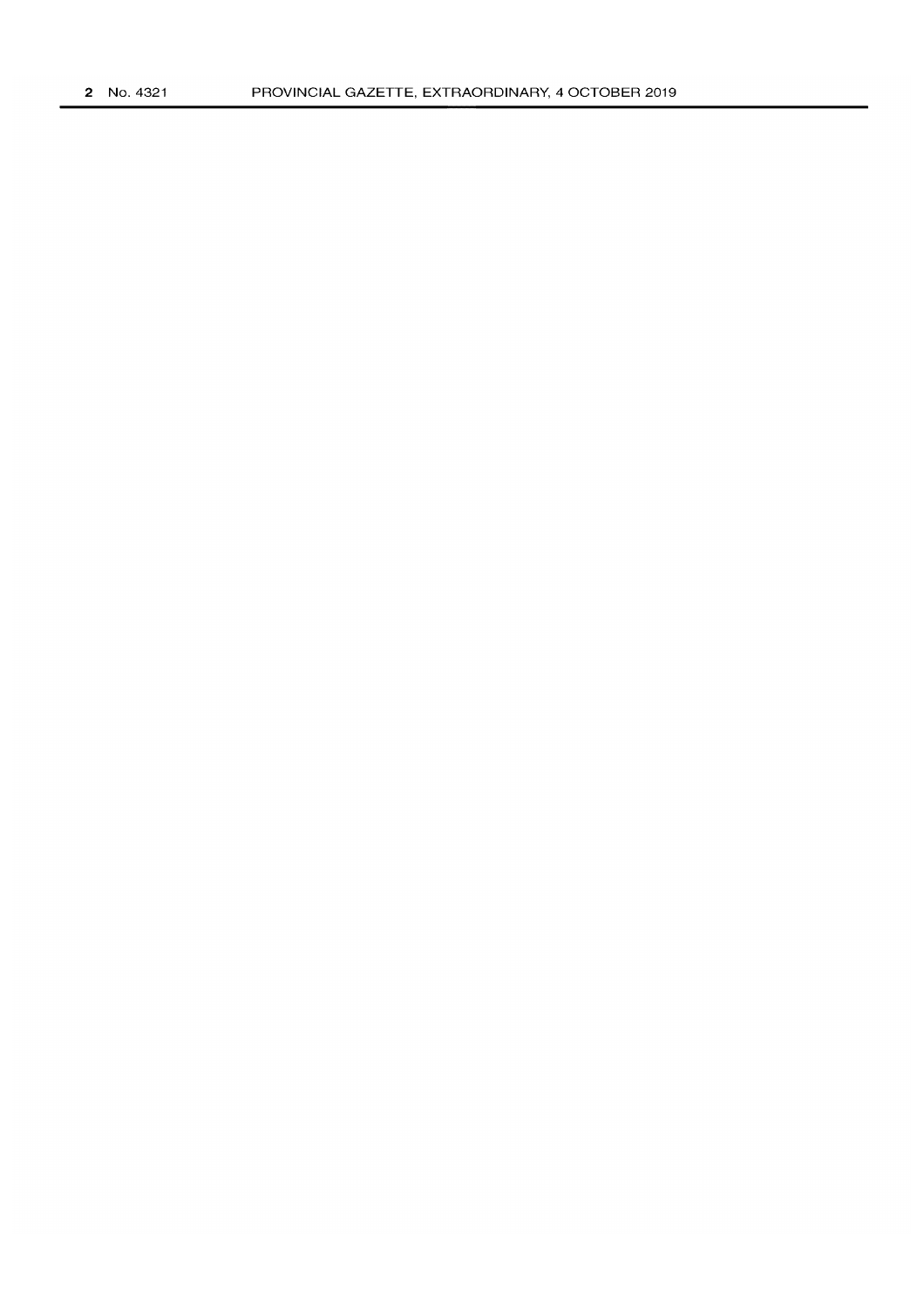## **CONTENTS**

|     |                                                                                                                                                                                                              | Gazette<br>No. | Page<br>No. |
|-----|--------------------------------------------------------------------------------------------------------------------------------------------------------------------------------------------------------------|----------------|-------------|
|     | <b>PROVINCIAL NOTICES • PROVINSIALE KENNISGEWINGS</b>                                                                                                                                                        |                |             |
| 281 | Local Government: Municipal Structures Act (117/1998), as amended: By-elections for Blue Crane Route<br>Local Municipality (Ward 21002002); Nggushwa Local Municipality (Ward 21206003); and Umzimyubu Local | 4321           |             |